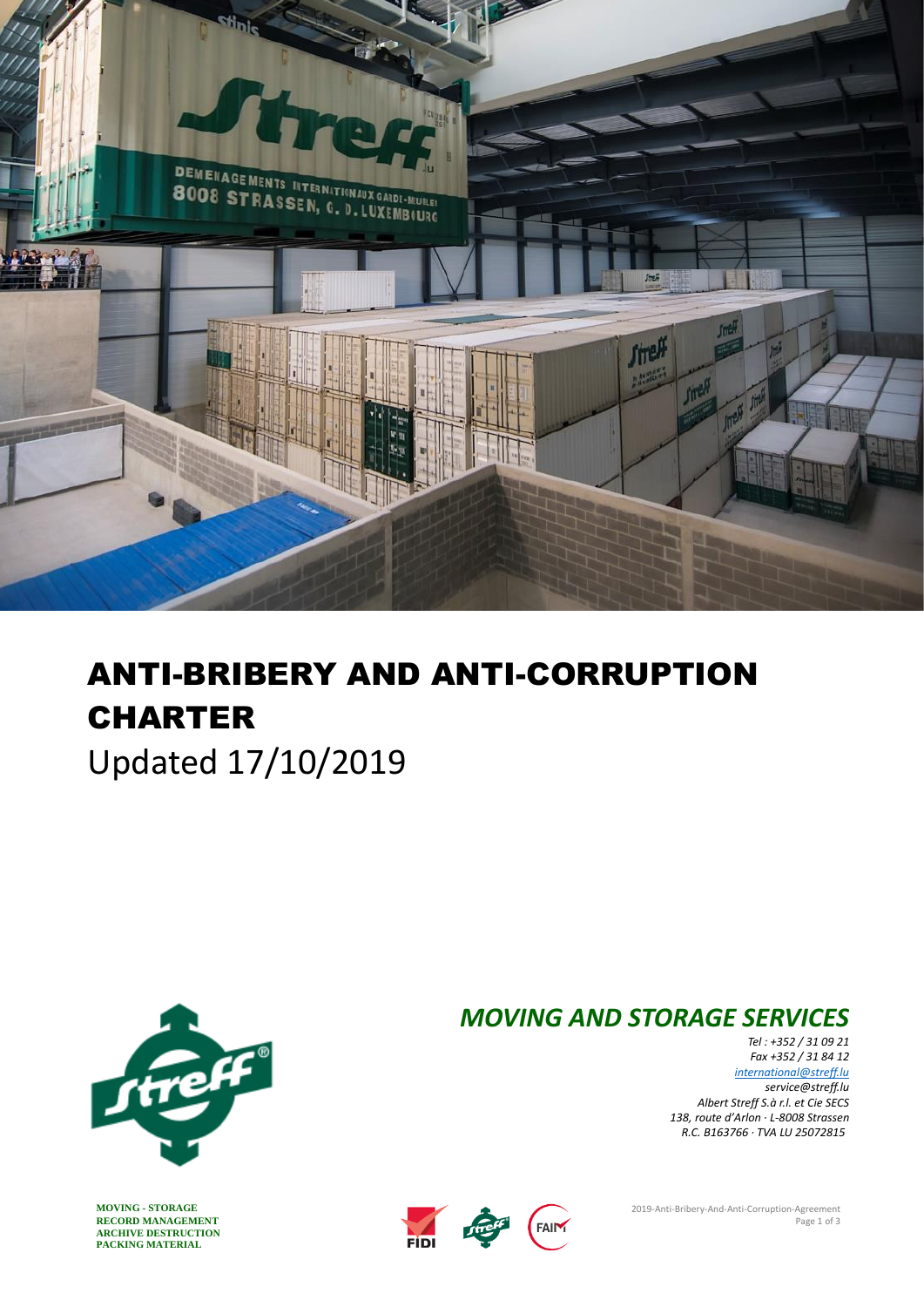

We as partner of STREFF commit to legal and ethical behaviour, and to refrain from doing anything that will harm the interests of STREFF, other affiliates, clients, or the industry.

We will take steps to ensure we are fully informed of applicable regulations and will monitor our employees to ensure full and continual compliance with this charter.

#### LEGAL COMPLIANCE

We will ensure that we are aware of all applicable laws countering bribery and corruption in all the jurisdictions in which we operate (including those that govern our conduct abroad), and that we will obey and uphold those laws.

#### ETHICAL BEHAVIOUR

As a demonstration of our commitment, we pledge to take a zero tolerance approach to bribery and corruption. At all times we will act professionally, fairly and with the utmost integrity in all business dealings and relationships.

## CODE OF CONDUCT

By agreeing and committing to this charter, we guarantee to:

- 1.never engage in any form of bribery, either directly or through any third party.
- 2.never offer or make an improper payment, or authorize an improper payment (cash or otherwise) to any individual, including any local or foreign official anywhere in the world.
- 3.never attempt to induce an individual, or a local or foreign official to act illegally or improperly.
- 4. never offer, or accept, money or anything of value, such as gifts, kickbacks or commissions, in connection with the procurement of business or the award of a contract.
- 5.never offer or give any gift or token of hospitality to any public employee or government official or representative if there is any expectation or implication for a return favour
- 6.never accept any gift from any business partner if there is any suggestion that a return favour will be expected or implied.
- 7.never facilitate payments to obtain a level of service which one would not normally be entitled to.
- 8.never disregard or fail to report any indication of improper payments to the appropriate authorities.
- 9.never induce or assist another individual to break any applicable law or regulation.
- 10.never donate to a charity or political party with the intention of gaining a commercial advantage.